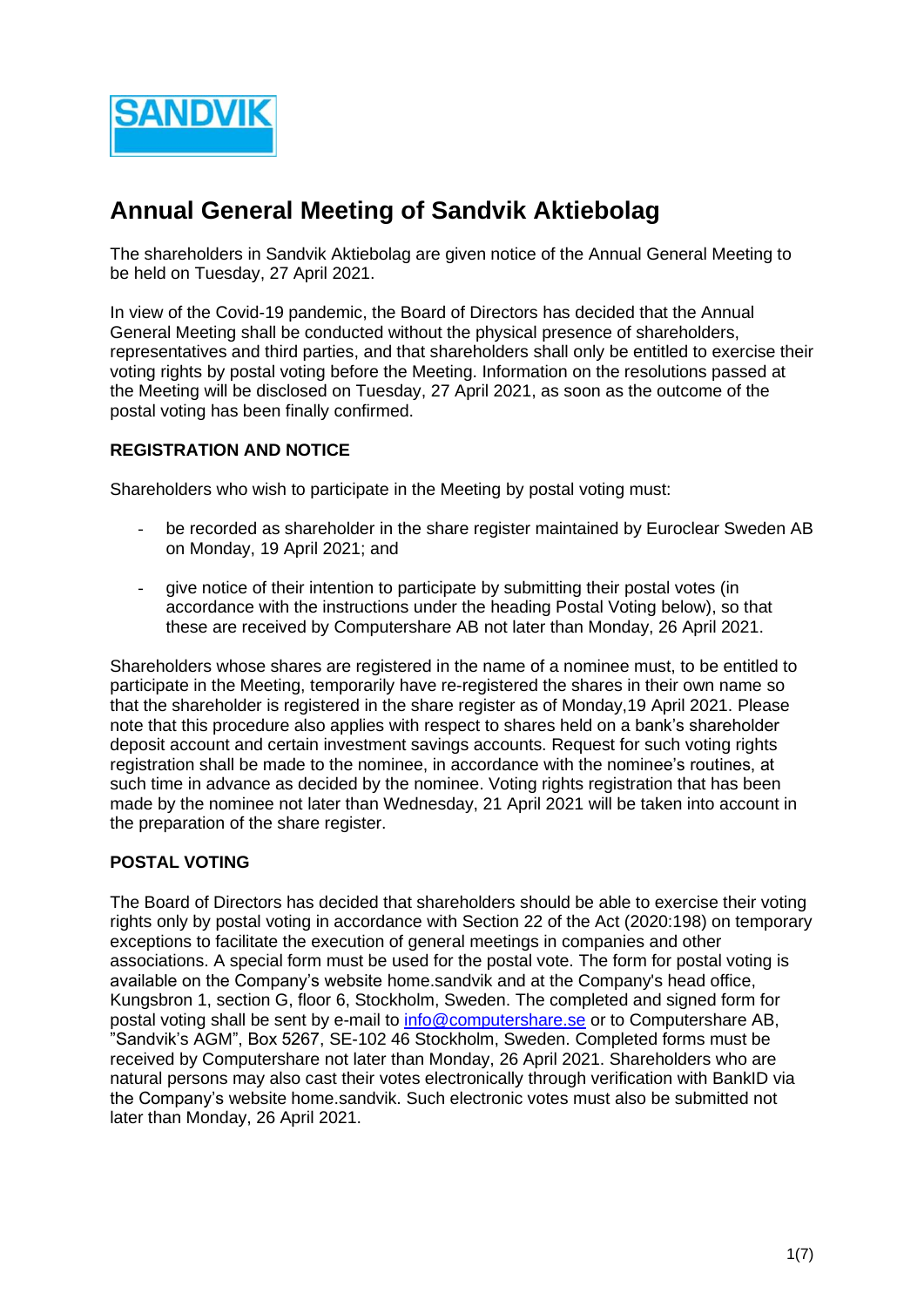The shareholders may not provide special instructions or conditions to the postal vote. If so, the entire postal vote is invalid. Further instructions and conditions can be found in the postal voting form.

# **PROXIES ETC**

If a shareholder submits its postal vote through a representative, a written and dated proxy signed by the shareholder must be attached to the postal voting form. Proxy forms are available on the Company's website home.sandvik. If the shareholder is a legal person, a registration certificate or other authorization document must be attached to the form.

## **SHAREHOLDERS' RIGHT TO RECEIVE INFORMATION**

The Board of Directors and the President shall, if any shareholder so requests and the Board of Directors believes that it can be done without material harm to the Company, provide information regarding circumstances that may affect the assessment of an item on the agenda and circumstances that can affect the assessment of the Company's or its subsidiaries' financial situation, or the Company's relation to other group companies.

A request for such information shall be made in writing to the Company not later than ten days prior to the Meeting, i.e. not later than Saturday, 17 April 2021, at the address of Sandvik AB, Att: Åsa Thunman, Box 510, SE-101 30 Stockholm, Sweden or by e-mail to asa.thunman@sandvik.com. The questions and responses will be made available on the Company's website home.sandvik and at the Company's head office, Kungsbron 1, section G, floor 6, Stockholm, Sweden not later than Thursday, 22 April 2021. The information will also be sent to those shareholders who requested it and provided their address to the Company.

# **AGENDA**

- 1. Election of Chairman of the Meeting.
- 2. Election of one or two persons to verify the minutes.
- 3. Preparation and approval of the voting list.
- 4. Approval of the agenda.
- 5. Examination of whether the Meeting has been duly convened.
- 6. Presentation of the Annual Report, Auditor's Report and the Group Accounts and Auditor's Report for the Group.
- 7. Resolution in respect of adoption of the Profit and Loss Account, Balance Sheet, Consolidated Profit and Loss Account and Consolidated Balance Sheet.
- 8. Resolution in respect of discharge from liability of the Board members and the President for the period to which the accounts relate.
- 9. Resolution in respect of allocation of the Company's result in accordance with the adopted Balance Sheet and resolution on record day.
- 10. Determination of the number of Board members, Deputy Board members and Auditors.
- 11. Determination of fees to the Board of Directors and Auditor.
- 12. Election of Board members:
- 12.1 Andreas Nordbrandt
- 12.2 Jennifer Allerton
- 12.3 Claes Boustedt
- 12.4 Marika Fredriksson
- 12.5 Johan Molin
- 12.6 Helena Stjernholm
- 12.7 Stefan Widing
- 12.8 Kai Wärn
- 13. Election of Chairman of the Board.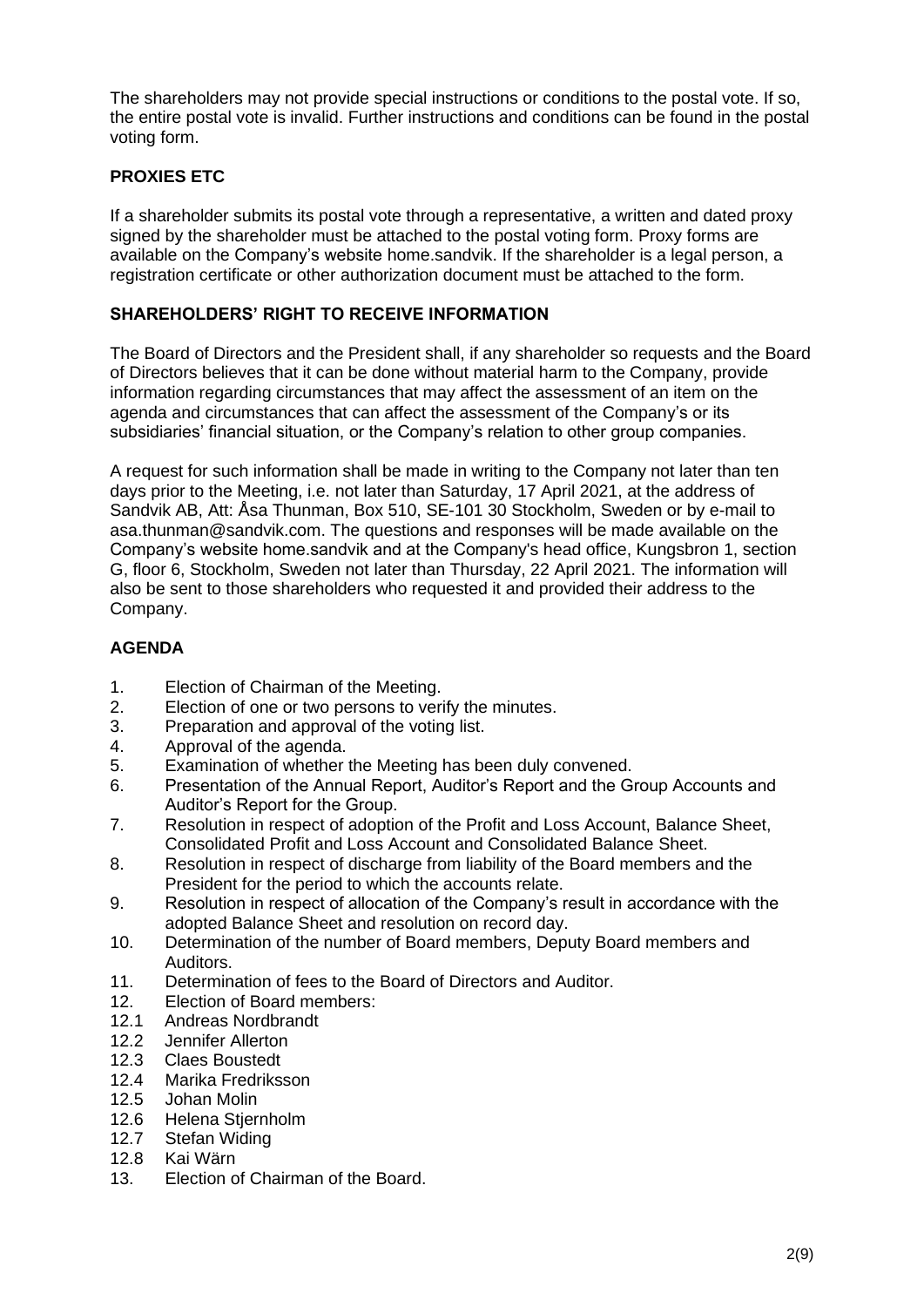- 14. **Election of Auditor**
- 15. Approval of remuneration report.
- 16. Resolution on a long-term incentive program (LTI 2021).
- 17. Authorization on acquisition of the Company's own shares.
- 18. Resolution on amendments to the Articles of Association.

## **PROPOSALS FOR RESOLUTION**

#### **Item 1 – Election of Chairman of the Meeting**

The Nomination Committee consists of its Chairman Fredrik Lundberg (AB Industrivärden), Ann Grevelius (Alecta), Marianne Nilsson (Swedbank Robur Funds), Lars Pettersson (Lundbergs) and Johan Molin (Sandvik's Chairman of the Board).

The Nomination Committee proposes attorney Sven Unger as Chairman of the Meeting, or in the event he is prevented from participating, the person appointed by the Nomination Committee.

#### **Item 2 – Election of one or two persons to verify the minutes**

The Board of Directors proposes Ann Grevelius, representing Alecta, and Anders Oscarsson, representing AMF, or if one or both of them are prevented from participating, the person(s) appointed by the Chairman of the Board, to verify the minutes of the Meeting. The assignment to verify the minutes also includes verifying the voting list and that the received postal votes are correctly reflected in the minutes.

#### **Item 3 – Preparation and approval of the voting list**

The voting list proposed to be approved is the voting list prepared by Computershare AB on behalf of the Company, based on the General Meeting share register and received postal votes, controlled and verified by the persons assigned to verify the minutes.

#### **Item 9 – Dividend and record day**

The Board of Directors proposes that the Annual General Meeting resolve on a dividend of SEK 6.50 per share. Thursday, 29 April 2021 is proposed as the record day. If the Meeting approves these proposals, it is estimated that the dividend be paid by Euroclear Sweden AB on Tuesday, 4 May 2021.

### **Item 10 – Determination of the number of Board members, Deputy Board members and Auditors**

The Nomination Committee proposes eight Board members with no deputies and one registered public accounting firm as Auditor.

## **Item 11 – Determination of fees to the Board of Directors and Auditor**

The Nomination Committee proposes fees to the Board of Directors as follows:

- Chairman of the Board of Directors: SEK 2,625,000 (2,550,000)
- Other Board members not employed by the Company: SEK 710,000 (690,000) each
- Chairman of the Audit Committee: SEK 310,000 (300,000)
- Other members of the Audit Committee: SEK 175,000 (170,000) each
- Chairman of the Remuneration Committee: SEK 150,000 (145,000)
- Other members of the Remuneration Committee: SEK 118,000 (115,000) each
- Chairman of the Acquisitions and Divestitures Committee: SEK 200,000 (0)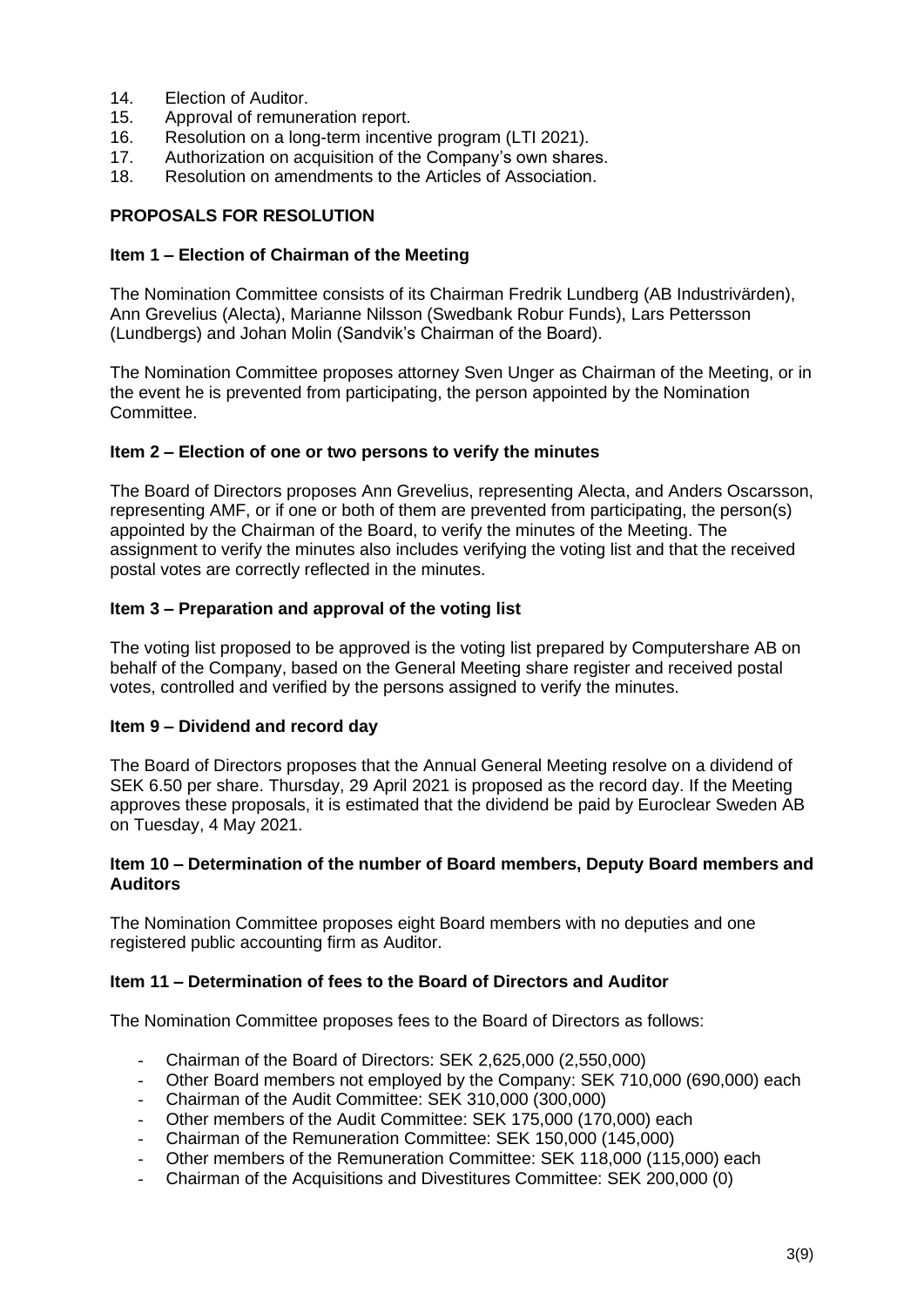- Other members of the Acquisitions and Divestitures Committee: SEK 150,000 (0) each

Fees to the Auditor shall be paid in accordance with approved invoices.

## **Item 12 – Election of Board members**

The Nomination Committee proposes the election of the following persons as Board members:

- 12.1 Andreas Nordbrandt (new)
- 12.2 Jennifer Allerton (re-election)
- 12.3 Claes Boustedt (re-election)
- 12.4 Marika Fredriksson (re-election)
- 12.5 Johan Molin (re-election)
- 12.6 Helena Stjernholm (re-election)
- 12.7 Stefan Widing (re-election)
- 12.8 Kai Wärn (re-election)

Johan Karlström has declined re-election.

**Andreas Nordbrandt**, born 1971, holds a M.Sc. in Mechanical Engineering and Hydraulics and has a long and solid industrial experience in a global environment, in particular within international mining operations, and is deemed to be able to complement existing competence in the Sandvik Board in an excellent way*.* Andreas is President and board member of Mälarvillan AB.

### **Item 13 – Election of Chairman of the Board**

The Nomination Committee proposes re-election of Johan Molin as Chairman of the Board of Directors.

### **Item 14 – Election of Auditor**

The Nomination Committee proposes, pursuant to the recommendation of the Audit Committee, re-election of PricewaterhouseCoopers AB as Auditor for the period until the end of the 2022 Annual General Meeting.

### **Item 15 – Approval of remuneration report**

The Board of Directors proposes that the Annual General Meeting approves the Board of Directors' remuneration report pursuant to Chapter 8, Section 53 a of the Swedish Companies Act.

### **Item 16 – Resolution on a long-term incentive program (LTI 2021)**

### *Background*

Since 2014 Sandvik's Annual General Meeting has annually resolved on long-term incentive programs for senior executives and key employees, in the form of performance share programs requiring investment by all participants. The Board of Directors considers that these programs fulfill their purpose of aligning the interests of the participants and the shareholders, strengthening the Sandvik Group's ability to attract, retain and motivate qualified employees and strengthening Sandvik's focus and objective to meet its long-term business goals. Accordingly, the Board of Directors proposes that the Annual General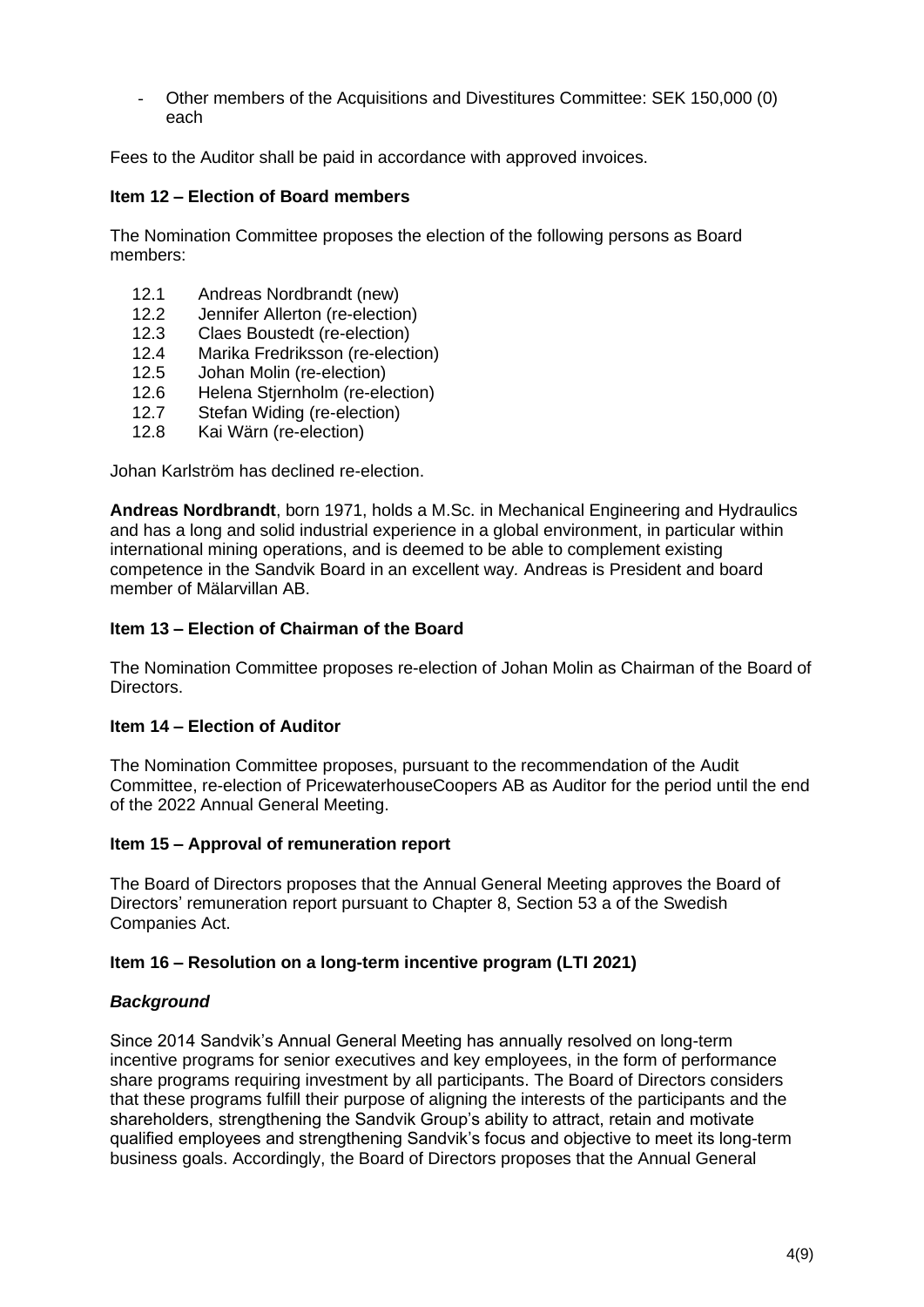Meeting resolve on a long-term incentive program for senior executives and key employees for 2021 ("LTI 2021") on the below terms and conditions.

## *General*

LTI 2021 encompasses approximately 350 senior executives and key employees in the Sandvik Group, divided into four categories. The maximum number of Sandvik shares that can be allocated pursuant to LTI 2021 is 2.3 million shares, which corresponds to approximately 0.2 percent of the number of outstanding shares in Sandvik.

In order to participate in LTI 2021 the employee is required to invest in Sandvik shares at market price no later than 15 June 2021 ("Investment Shares"). In the event that the employee is not able to invest before this date due to being entered in an insider list (logbook) kept by Sandvik, the Board of Directors shall be entitled to postpone the date of investment for such employee. The employee may within the scope of LTI 2021 invest up to an amount corresponding to 10 percent of the employee's fixed annual salary before tax at the time of the investment.

Provided such acquisition of Investment Shares is made, participants of LTI 2021 will be entitled to allotment of Sandvik shares, free of charge, after a period of three years on the terms and conditions set forth below.

## *Performance Shares*

Each acquired Investment Share entitles participants to be allotted Sandvik shares provided certain performance targets are met ("Performance Shares"). The maximum number of Performance Shares that may be allotted for each acquired Investment Share is:

- 8 for the President,
- 7 for each additional member of the Group Executive Management (currently 9 persons),
- 6 for each senior manager (approximately 60 persons), and
- 5 for each key contributor (approximately 280 persons).

Each member of the Group Executive Management shall nominate the persons that are to be offered participation in LTI 2021 and that are to be classified as senior manager and key contributor, respectively, based on position, qualification and individual performance. All nominations are to be approved by the President and CEO.

The number of Performance Shares that will finally be allotted to the participant for each acquired Investment Share is dependent on the development of the Sandvik Group adjusted Earnings Per Share ("EPS") during the financial year 2021 ("EPS 2021"), compared to adjusted EPS for the financial year 2020 ("EPS 2020"). The Board of Directors establishes the levels regarding adjusted EPS that must be attained for allotment of a certain number of Performance Shares. Allotment will take place as follows:

- One Performance Share will be allotted for each acquired Investment Share if EPS 2021 exceeds EPS 2020.
- In order for any remaining Performance Shares to be allotted EPS 2021 growth must exceed 5 percent in relation to EPS 2020. The EPS growth required for the maximum number of Performance Shares to be allotted for each acquired Investment Share is established by the Board of Directors.

The level required for maximum allotment and the extent to which the established levels are attained will be disclosed in the 2021 Annual Report.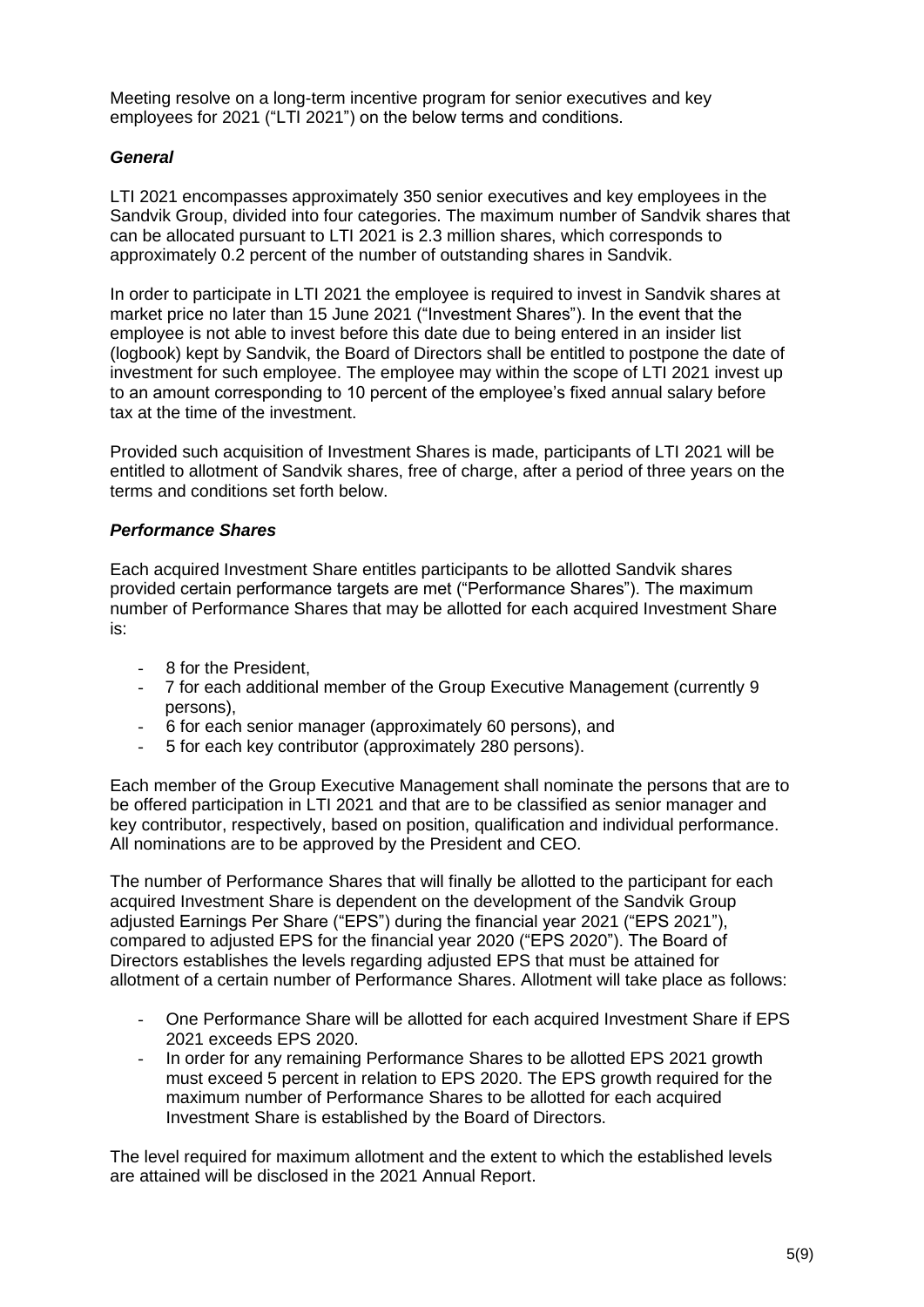## *Prerequisites for allotment*

The allotment of Performance Shares requires continuous employment and that all Investment Shares be held during a period of three years from the acquisition of the Investment Shares ("Vesting Period"). The Chairman of the Board of Directors may in special cases grant exemptions from these requirements for individual participants, whereas the Board of Directors may decide on any such exemption concerning groups of participants. If the prerequisites for allotment set forth for LTI 2021 are met, allotment of Performance Shares will take place during 2024, and no later than 30 June 2024. The allotment will take place free of charge, subject to tax.

## *Adjustment of the number of Performance Shares etc.*

Before the allotment of Performance Shares takes place, the Board of Directors shall consider whether the number of Performance Shares is reasonable taking into account the financial results and position of Sandvik, the impact of larger acquisitions, divestments and other significant capital transactions, stock market conditions and other circumstances. If the Board of Directors deems that this is not the case, the Board of Directors shall reduce the number of Performance Shares to the lower number the Board of Directors finds appropriate or decide that no allotment should take place.

In the event of a bonus issue, split, rights issue and/or other similar events in Sandvik, the Board of Directors shall be entitled to decide on the recalculation of the terms of LTI 2021.

An alternative cash based incentive solution may be implemented for participants in countries where the acquisition of Investment Shares or allotment of Performance Shares is not appropriate, or if such solution is otherwise considered appropriate. Such alternative incentive solution shall to the extent practically possible be designed to correspond to the terms of LTI 2021. The President and CEO shall be authorized to decide which persons that should be offered participation in the cash based incentive solution.

The Board of Directors, or a committee appointed by the Board of Directors for this purpose, shall be responsible for the detailed design and administration of LTI 2021 based on the main terms set forth herein.

The right to be allotted Performance Shares cannot be transferred and does not give the participant a right to compensation for dividend distributed during the Vesting Period with respect to the underlying shares.

### *Costs of LTI 2021 and hedging arrangements*

The number of Sandvik shares that will be needed for LTI 2021 will depend on the Sandvik share price at investment and the participation rate. To secure an adequate number of shares, given the market volatility, a Sandvik share price of SEK 135 has been used when calculating the maximum number of shares needed. Based on this share price the total cost of LTI 2021 is estimated at up to SEK 334 million. The costs have been calculated as the sum of personnel costs, including social security costs of SEK 55 million, and administration costs of approximately SEK 2 million for the program. Based on a share price of SEK 185 (which would result in fewer Sandvik shares being needed) the total cost is estimated at up to SEK 346 million, of which SEK 57 million constitutes social security cost and approximately SEK 2 million constitutes administration costs. The costs for LTI 2021 will be allocated over the years 2021–2023.

Sandvik intends to secure its commitment to deliver Sandvik shares under LTI 2021 through a share swap agreement with a third party. The interest cost for such a share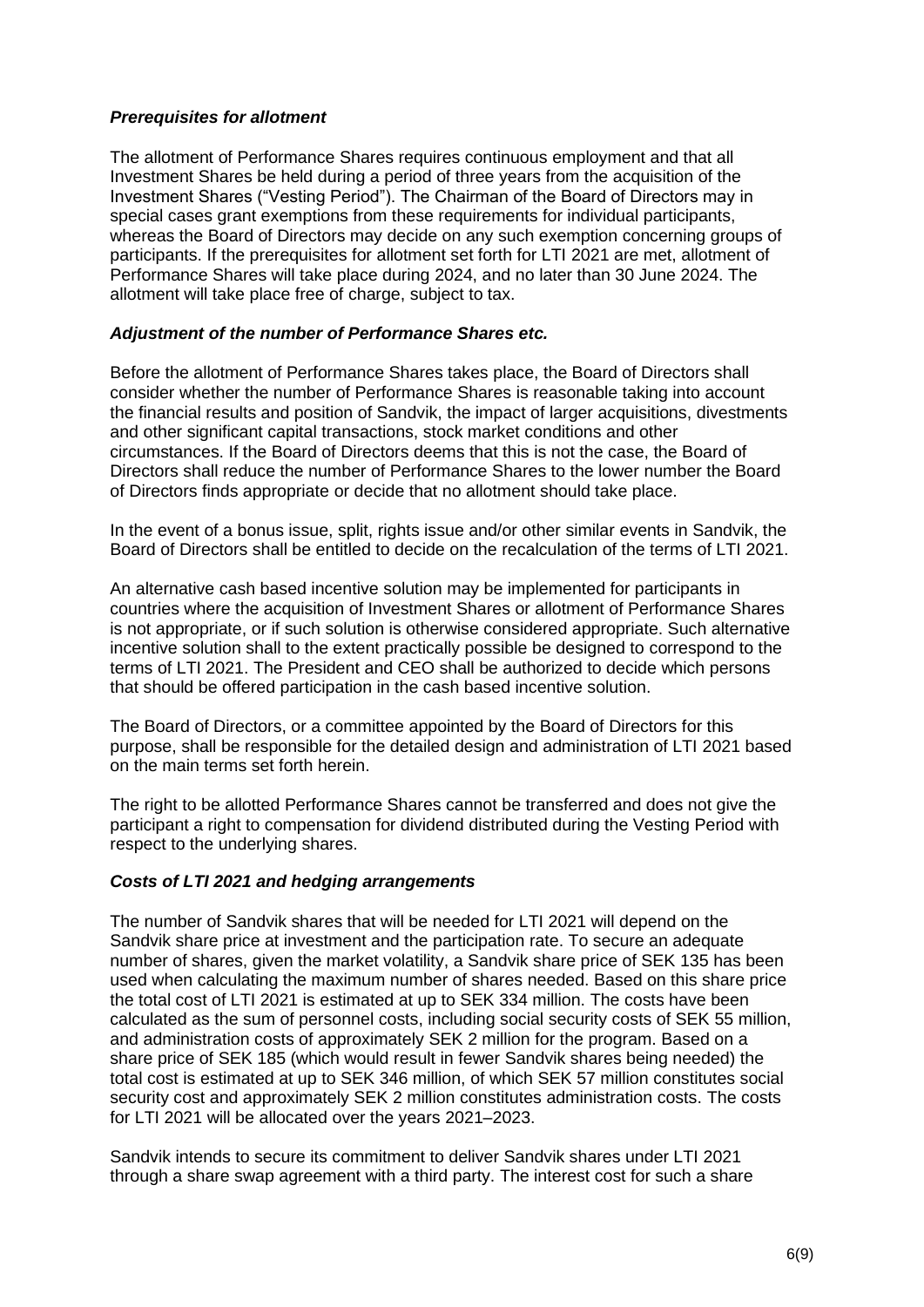swap is estimated at approximately SEK 1.4 million per year based on the current interest levels, regardless of whether the calculation is based on a share price of SEK 135 or SEK 185. Against this cost, however, stands the value of possible dividends.

## *Preparation of the proposal*

The proposal has been prepared by the Board's Remuneration Committee and has been discussed and resolved on by the Board of Directors. The President has not taken part in the Board of Directors' discussion and resolution with respect to the proposal.

## *Majority requirement*

The resolution regarding LTI 2021 requires a majority of more than half of the votes cast at the Meeting.

## *Other*

For a description of other long-term incentive programs within Sandvik reference is made to note G4 in Sandvik's 2020 Annual Report and to the Company's website.

**Item 17 – Authorization of the Board of Directors to resolve on acquisition of the Company's own shares**

The Board of Directors proposes that the Annual General Meeting authorizes the Board of Directors to, for the period until the 2022 Annual General Meeting, resolve on acquisitions of the Company's own shares in accordance with the following conditions.

- Acquisitions shall take place on Nasdaq Stockholm.
- Acquisitions may only be made at a price per share within the price range (spread) applicable from time to time, meaning the spread between the highest purchase price and the lowest selling price prevailing and disseminated by Nasdaq Stockholm from time to time.
- The Company may acquire a maximum number of shares so that the Company's holding at any time does not exceed 10 per cent of the total number of shares in the Company.
- The authorization may be utilized on one or several occasions up to the 2022 Annual General Meeting.

The purpose of the authorization is to enable the Board of Directors to continuously adapt the Company's capital structure and thereby contribute to increased shareholder value.

In order for the resolution on authorization to be valid, it must be supported by shareholders representing at least two thirds of the votes cast as well as the shares represented at the Annual General Meeting.

The Board of Directors' statement, pursuant to Chapter 19, Section 22 of the Swedish Companies Act, is available on the Company's website [home.sandvik.](http://www.sandvik.com/en)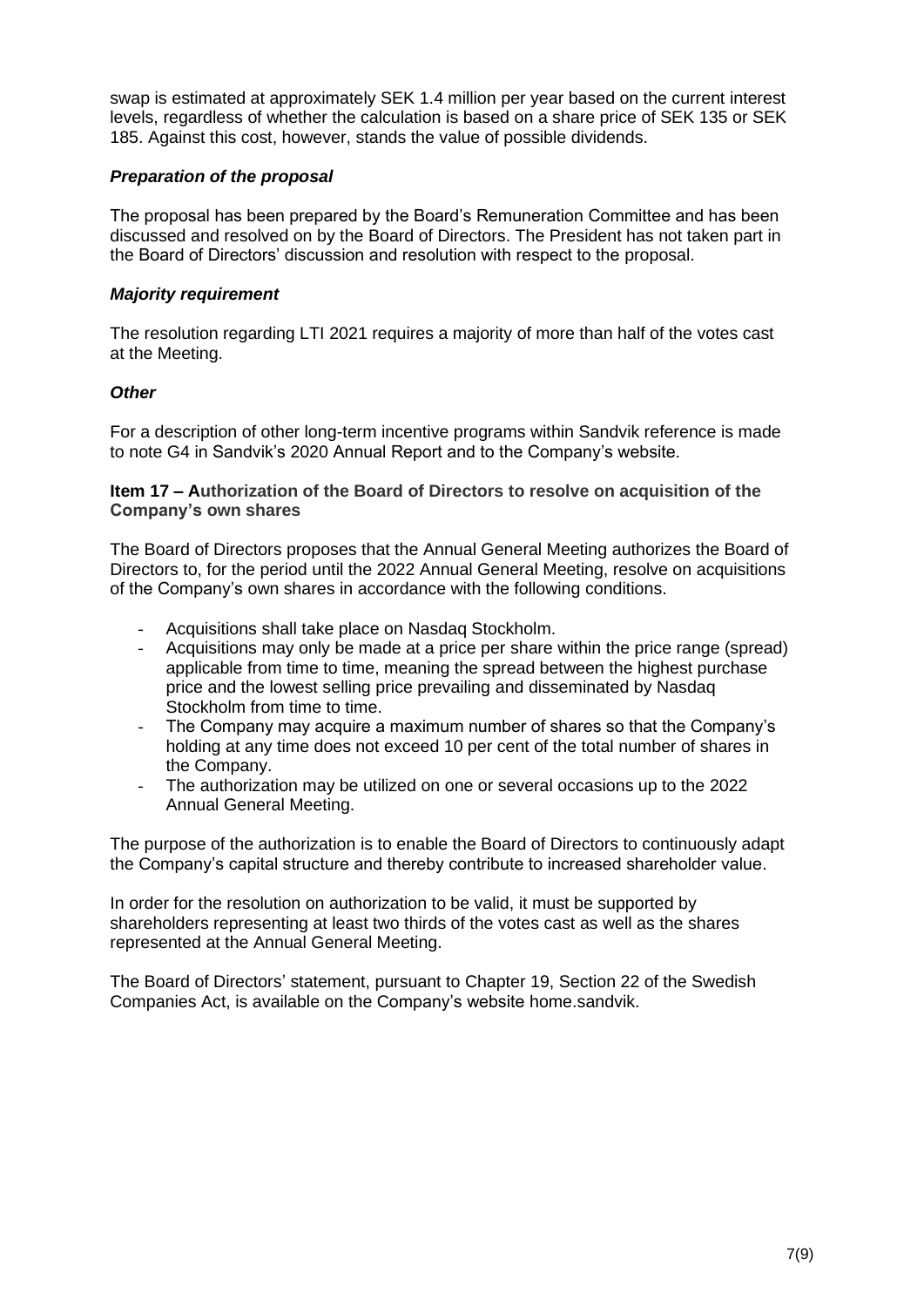# **Item 18 – Resolution on amendments to the Articles of Association**

The Board of Directors proposes that the Annual General Meeting resolve to amend the Articles of Association as proposed below:

| <b>Current wording</b>                                                                                                                                                                                                                                                                                                                                                                                                                                                                                                                                                                                                            | <b>Proposed new wording</b>                                                                                                                                                                                                                                                                                                                                                                                                                                |
|-----------------------------------------------------------------------------------------------------------------------------------------------------------------------------------------------------------------------------------------------------------------------------------------------------------------------------------------------------------------------------------------------------------------------------------------------------------------------------------------------------------------------------------------------------------------------------------------------------------------------------------|------------------------------------------------------------------------------------------------------------------------------------------------------------------------------------------------------------------------------------------------------------------------------------------------------------------------------------------------------------------------------------------------------------------------------------------------------------|
| $§$ 1<br>The name of the company is Sandvik<br>Aktiebolag. The company is public (publ).                                                                                                                                                                                                                                                                                                                                                                                                                                                                                                                                          | $§$ 1<br>The name of the company is Sandvik<br>Aktiebolag. The company is public (publ).<br>[no amendment in the English version]                                                                                                                                                                                                                                                                                                                          |
| § 10 (first paragraph)<br>To be entitled to participate in a General<br>Meeting of the Shareholders, a shareholder<br>must (i) be listed on the print-out or other<br>presentation of the entire shareholders'<br>register showing the position five weekdays<br>prior to the Meeting and (ii) notify the<br>Company of his/her intention to participate<br>not later than the date stipulated in the<br>notice of the Meeting. This date may not be<br>a Sunday, other public holiday, Saturday,<br>Midsummer's Eve, Christmas Eve or New<br>Year's Eve and may not fall earlier than the<br>fifth weekday prior to the Meeting. | § 10 (first paragraph)<br>To be entitled to participate in a General<br>Meeting of the Shareholders, a shareholder<br>must notify the Company of his/her intention<br>to participate not later than the date stipulated<br>in the notice of the Meeting. This date may<br>not be a Sunday, other public holiday,<br>Saturday, Midsummer's Eve, Christmas Eve<br>or New Year's Eve and may not fall earlier<br>than the fifth weekday prior to the Meeting. |
| [No equivalent]                                                                                                                                                                                                                                                                                                                                                                                                                                                                                                                                                                                                                   | $§$ 13<br>The Board may before a General Meeting<br>decide that the shareholders shall be able to<br>exercise their right to vote by post before the<br>General Meeting as set out in Chapter 7,<br>Section 4 a of the Swedish Companies Act<br>$(2005:551)$ .                                                                                                                                                                                             |
|                                                                                                                                                                                                                                                                                                                                                                                                                                                                                                                                                                                                                                   | The Board may decide that persons not<br>being shareholders of the Company shall be<br>entitled, on the conditions stipulated by the<br>Board, to attend or in any other manner<br>follow the discussions at a General Meeting.                                                                                                                                                                                                                            |
| § 13<br>The Company's shares shall be registered<br>in a Central Securities Depository Register<br>pursuant to the Financial Instruments<br>Accounts Act (1998:1479).                                                                                                                                                                                                                                                                                                                                                                                                                                                             | § 14<br>The Company's shares shall be registered in<br>a Central Securities Depository Register<br>pursuant to the Swedish Central Securities<br>Depositories and Financial Instruments<br>Accounts Act (1998:1479).                                                                                                                                                                                                                                       |

The proposed changes to § 1, § 10 and current § 13 of the Articles of Association are due to legislative amendments (the amendment to § 1 only applies to the Swedish language version of the Articles of Association). As regards § 10 the record day is prescribed by law and therefore does not have to be included in the Articles of Association. The new § 13 is proposed in order to give the Board of Directors the possibility to decide on advance voting, so-called postal voting, before a General Meeting and to decide on participation of third parties in General Meetings. This is permitted under the Swedish Companies Act only where specified in the Articles of Association.